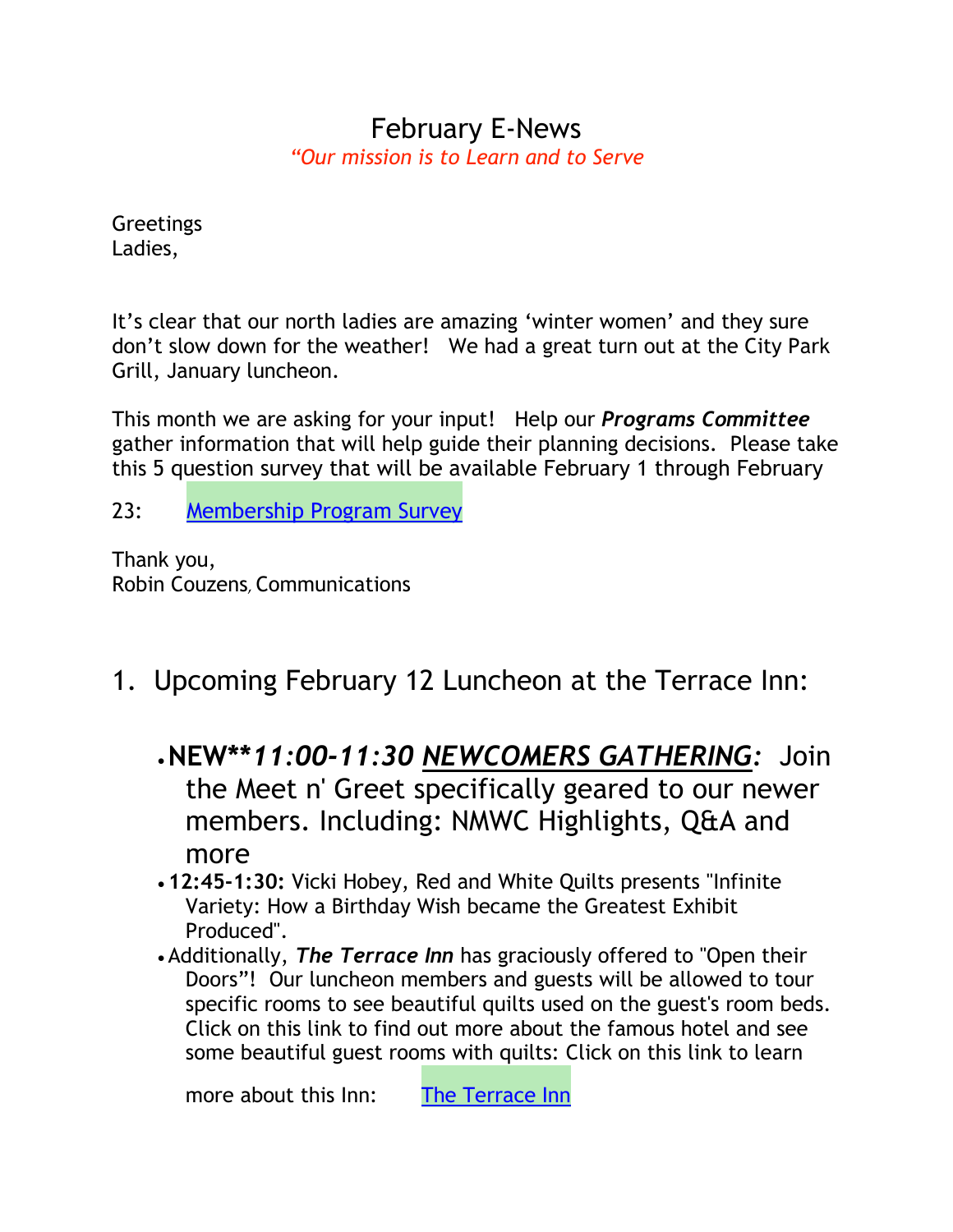2. Membership Dues: Our annual membership dues are \$35.00 per year. All active/paid members receive e-mail communications for the monthly luncheon sign up from SignUp Genius, the monthly E-News with luncheon information and assorted Women's Club reminders. Collected dues are used for the Women's Club operating expenses: insurance, a storage unit, committee budgets, accounting and management supplies.

Membership Dues do **NOT** support the 'awarded' yearly Scholarships and Grants. **Financial Sponsorship** and the **July Art Fair** fundraiser are the only ways in which we raise money to support the Scholarship and Grant funds. *This follows our 501c3 Women's Club Mission: "To Serve those in need".*

## 3. **Luncheon "WAITING LIST":**

*AFTER THE LUNCHEON RESERVATION IS CLOSED*- there is now an electronic/date-time stamped "Waiting List". So, if you are unable to register, due to a filled restaurant maximum capacity or the sign-up deadline has passed, contact Carol Land: carolgland@gmail.com or call/text: 502-648-7858.

The 'wait list' is designed to identify and fill in the next member, when there is an opening. When YOU send in your name to be placed on the wait list (via text/voicemail/email) you are then responsible to pay for the luncheon if you get notified that you have a reservation. Wait listed ladies will know by 5:00 PM on Monday before the luncheon if they have a confirmed reservation.

4. Our 2020 "paper" Directories were distributed at the January 8th luncheon. Copies will be available at our future luncheons. The "Women's Club Directory" is also available online (The password is:

WomensClub443): [Northern Michigan Womens Club](http://www.nmiwomensclub.com/)

5. Inclement Weather Luncheon Cancellation: If the Petoskey and Harbor Springs schools are closed due to